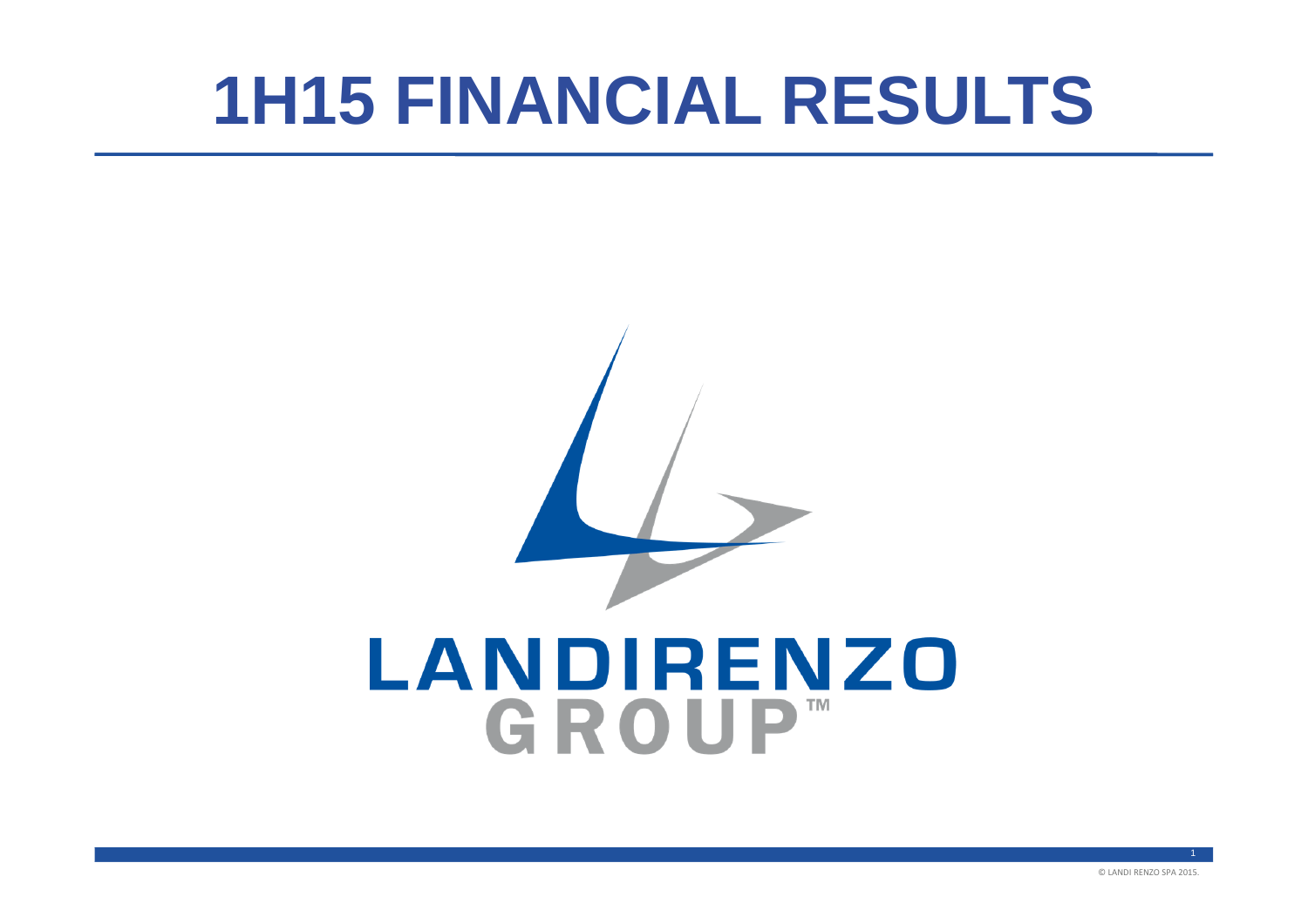### **SNAPSHOT**



In <mark>Italy</mark> lpg and cng new vehicles sold showing a good trend

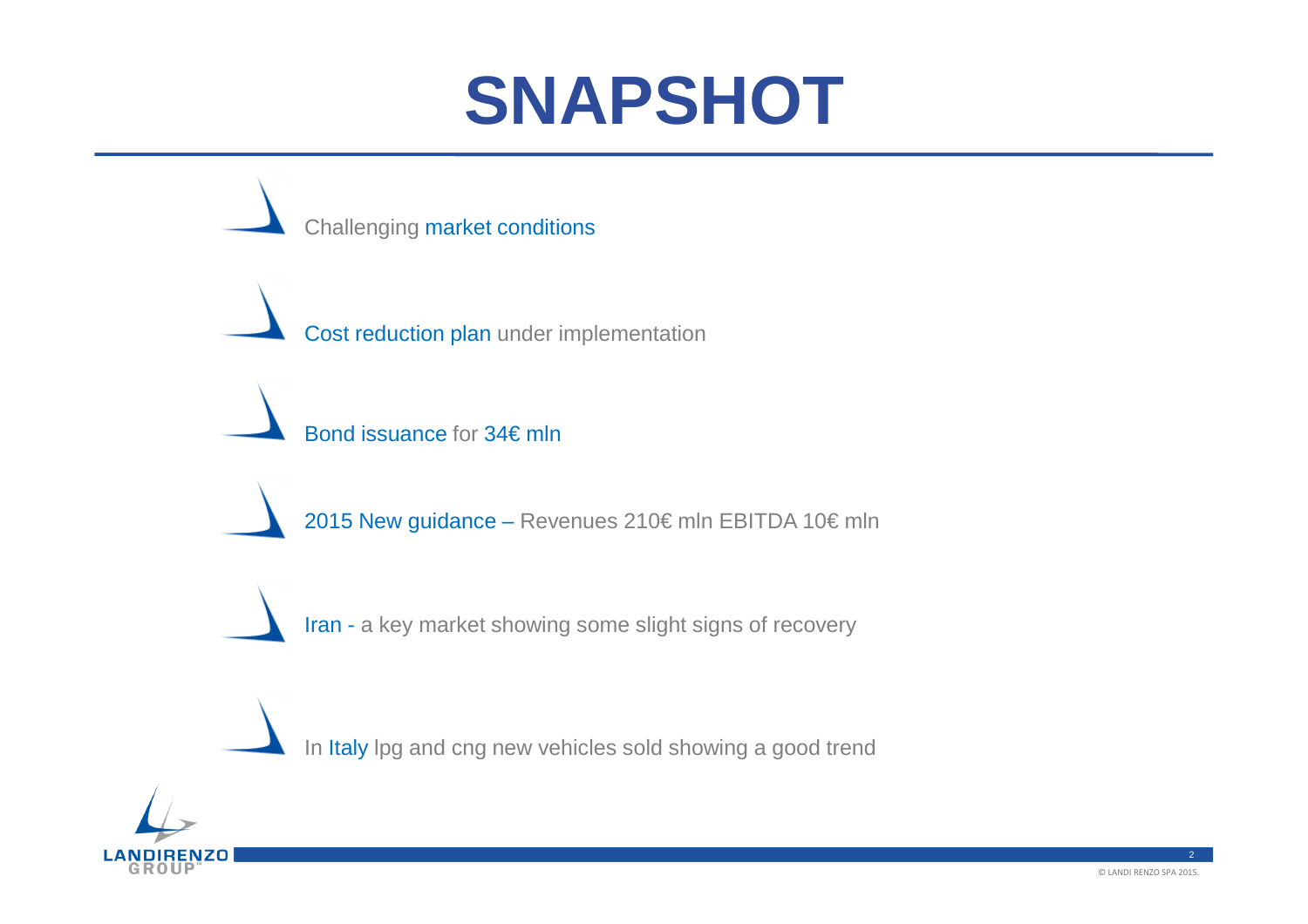# **1H15 PROFIT&LOSS HIGHLIGHTS**

| (Eur million)                  |         |         |         |         |                |          |
|--------------------------------|---------|---------|---------|---------|----------------|----------|
|                                | H1 2015 | %       | H1 2014 | %       | <b>Changes</b> | %        |
| Revenues (goods and services)  | 98,1    |         | 112,4   |         | $-14,2$        | $-12,7%$ |
| Ebitda                         | 0,2     | 0,2%    | 7,6     | 6,8%    | $-7,5$         | $-97,9%$ |
| Amortization, depreciation and |         |         |         |         |                |          |
| impairment losses              | 7,7     | 7,9%    | 7,5     | 6,7%    | 0,2            | 3,1%     |
| <b>Ebit</b>                    | $-7,6$  | $-7,7%$ | 0,2     | 0,1%    | $-7,7$         | N/A      |
| Net Profit (Loss) of the Group | $-7,2$  | $-7,4%$ | $-1,8$  | $-1,6%$ | $-5,4$         | N/A      |
|                                |         |         |         |         |                |          |

**Revenues** - decrease of After Market segment partially offset by good performances with OEM business.

**EBITDA** decreases mainly for volume effect and sales mix. Furthermore, extraordinary cost were sustained for production plants merger aimed to optimize production and get futuresavings.

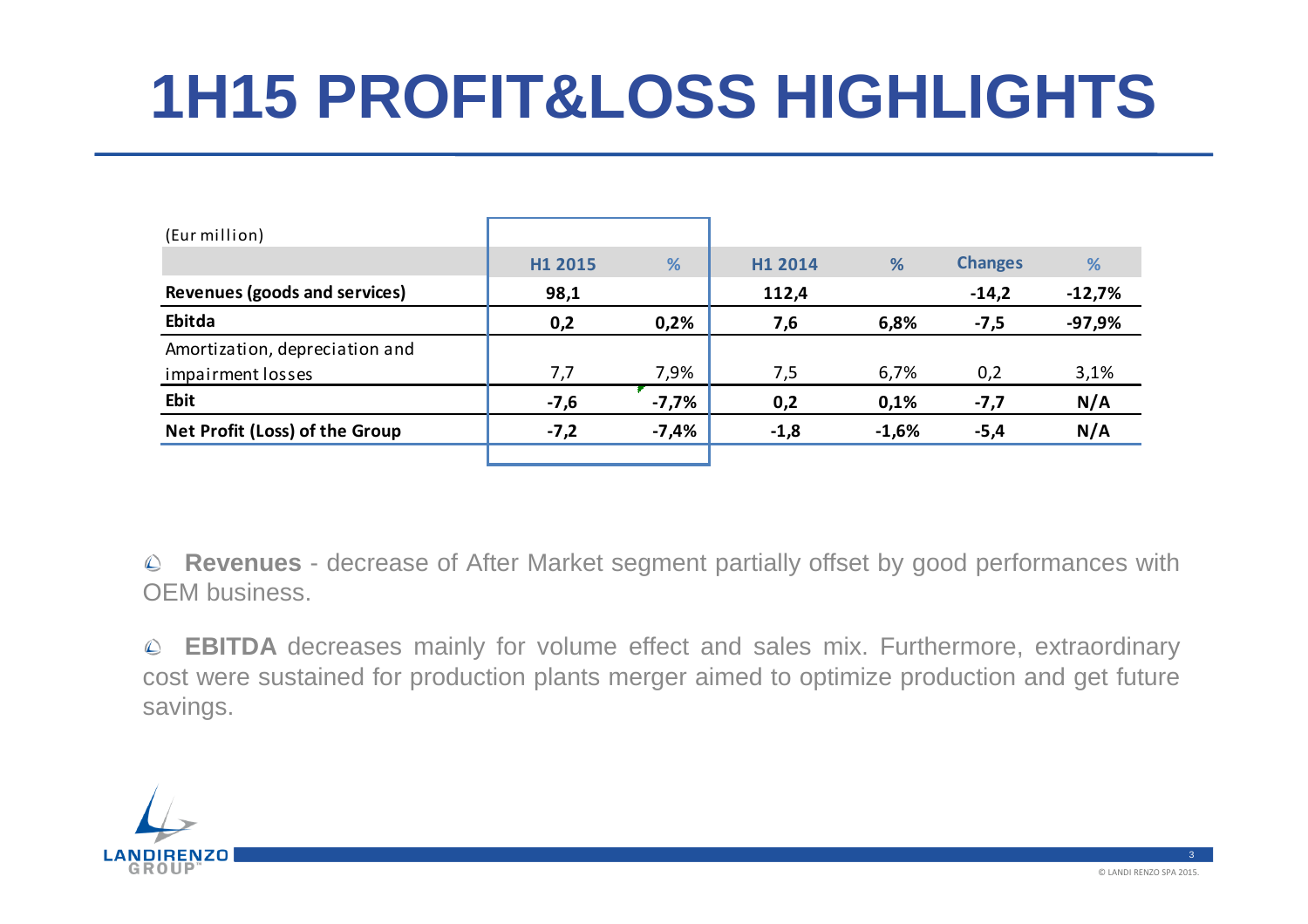# **REVENUES BREAKDOWN**

| (Millions of Euro)                           |         |               |         |               |              |               |
|----------------------------------------------|---------|---------------|---------|---------------|--------------|---------------|
| <b>Geographical distribution of revenues</b> | H1 2015 | $\frac{0}{0}$ | H1 2014 | $\frac{9}{6}$ | <b>Delta</b> | $\frac{0}{2}$ |
| Italy                                        | 19.9    | 20.3%         | 22.2    | 19.7%         | $-2.3$       | $-10.3%$      |
| Europa (ex Italy)                            | 44.4    | 45.2%         | 48.7    | 43.3%         | $-4.3$       | $-8.8%$       |
| America                                      | 17.4    | 17.7%         | 18.4    | 16.3%         | $-1.0$       | $-5.3%$       |
| Asia and rest of the world                   | 16.4    | 16.7%         | 23.1    | 20.6%         | $-6.7$       | $-29.0%$      |
| <b>Total</b>                                 | 98.1    | 100.0%        | 112.4   | 100.0%        | $-14.2$      | $-12.7%$      |
|                                              |         |               |         |               |              |               |

| (Million of Euro)                                                                 |                     |               |                     |               |              |               |
|-----------------------------------------------------------------------------------|---------------------|---------------|---------------------|---------------|--------------|---------------|
| Distribution of revenues per area of activity                                     | H <sub>1</sub> 2015 | $\frac{0}{0}$ | H <sub>1</sub> 2014 | $\frac{9}{6}$ | <b>Delta</b> | $\frac{0}{0}$ |
| Gas sector - systems for cars                                                     | 79,2                | 80,7%         | 91,5                | 81.5%         | $-12.3$      | $-13.5%$      |
| Gas sector - distribution systems                                                 | 11,2                | 11,4%         | 10,6                | 9.5%          | 0.5          | 4,8%          |
| <b>Total revenues - GAS sector</b>                                                | 90,4                | 92,1%         | 102,2               | 90,9%         | $-11.8$      | $-11.6%$      |
| Other (Alarm systems, Audio, Aquatronics (1),<br>Robotics, Oil and Gas and other) | 7,8                 | 7.9%          | 10,2                | 9.1%          | $-2.4$       | $-23.8%$      |
| <b>Total revenues</b>                                                             | 98,1                | 100,0%        | 112.4               | 100.0%        | $-14.2$      | $-12.7%$      |
|                                                                                   |                     |               |                     |               |              |               |

#### GEOGRAPHIC BREAKDOWN

 **Italy** – turnover has decreased mainly due to the flexion in AM segment andhigher level of competition in the segment.

**Europe** – revenues in this area decrease mainly for LPG Russian market.

**America** – decrease due to shift of Bolivian tender and Central Americacountries.

**Asia and rest of the world** – the decrease is <sup>a</sup> consequence of negative trend in Far East and other Areas. Iranian markets begins to show positive signs of recovery.

#### SECTOR BREAKDOWN

 **Systems for cars** – the decrease is due to the AM segment partially offset by the good level of revenues of OEM carmakers.

A new criterion for classification of revenues by segment was followed starting from the first half of 2014: this is in line with the logic of the management approach. The current composition shows the LPG and CNG lines in the segment "systems for cars" and includes revenues from sales of compressors for fueling stations, made by the company Safe SpA in the sector "distribution system".

 The segment "Other - (Alarms, Sound, Aquatronica (sold on April 2014), Robotics, Oil&Gas and other)," compared to previousresults, does not include the sale of compressors for fuelling stations, by virtue of the above mentioned reclassification.

**Distribution systems** – slight increase due to the good performance in SouthEast Asia market and Italy.

**Other** – the decrease in this segment isdue mainly to the Oil&Gas sector.

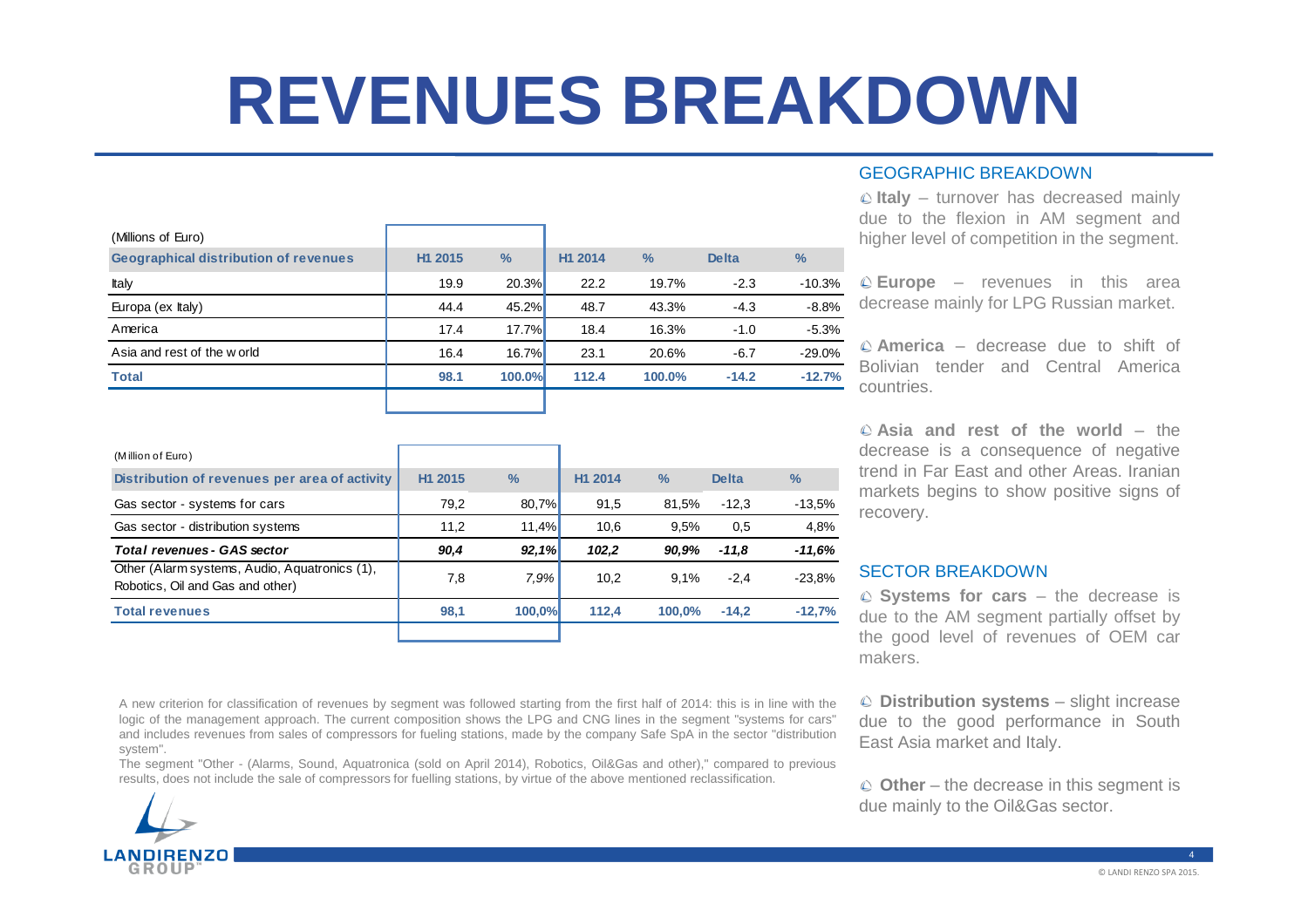# **WORKING CAPITAL**



**Working Capital –** compared with December 2014, the increase is the result, mainly, for the increase of inventories level, to support the business of the comingquarters.

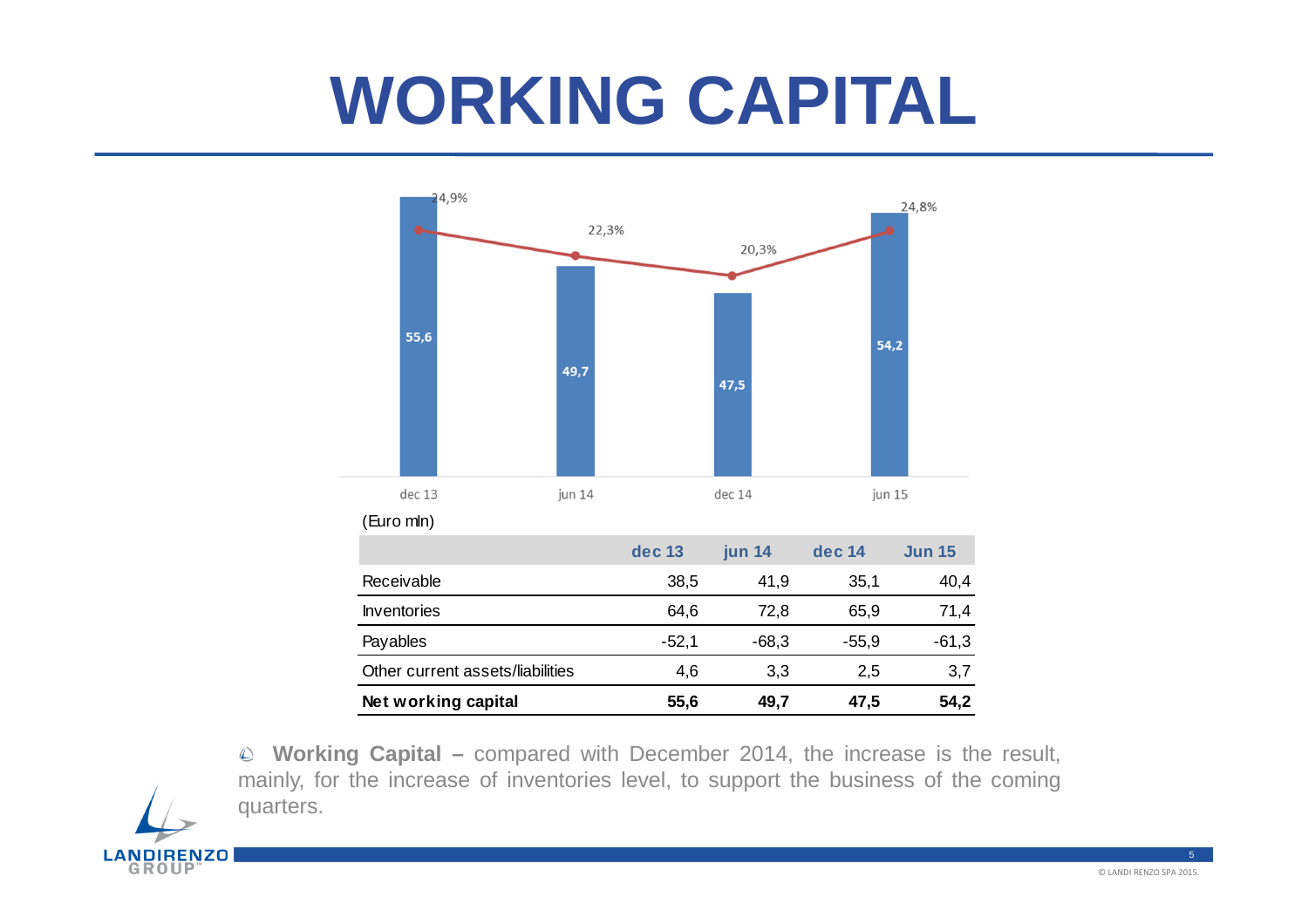# **NET DEBT**



**Net financial position** – the increase is generated mainly by the working capital trend during 1H15 and for Capex for support Group business.

At June 2015 the Net Financial Position is composed mainly by **long-term debts** expiring over 2018.

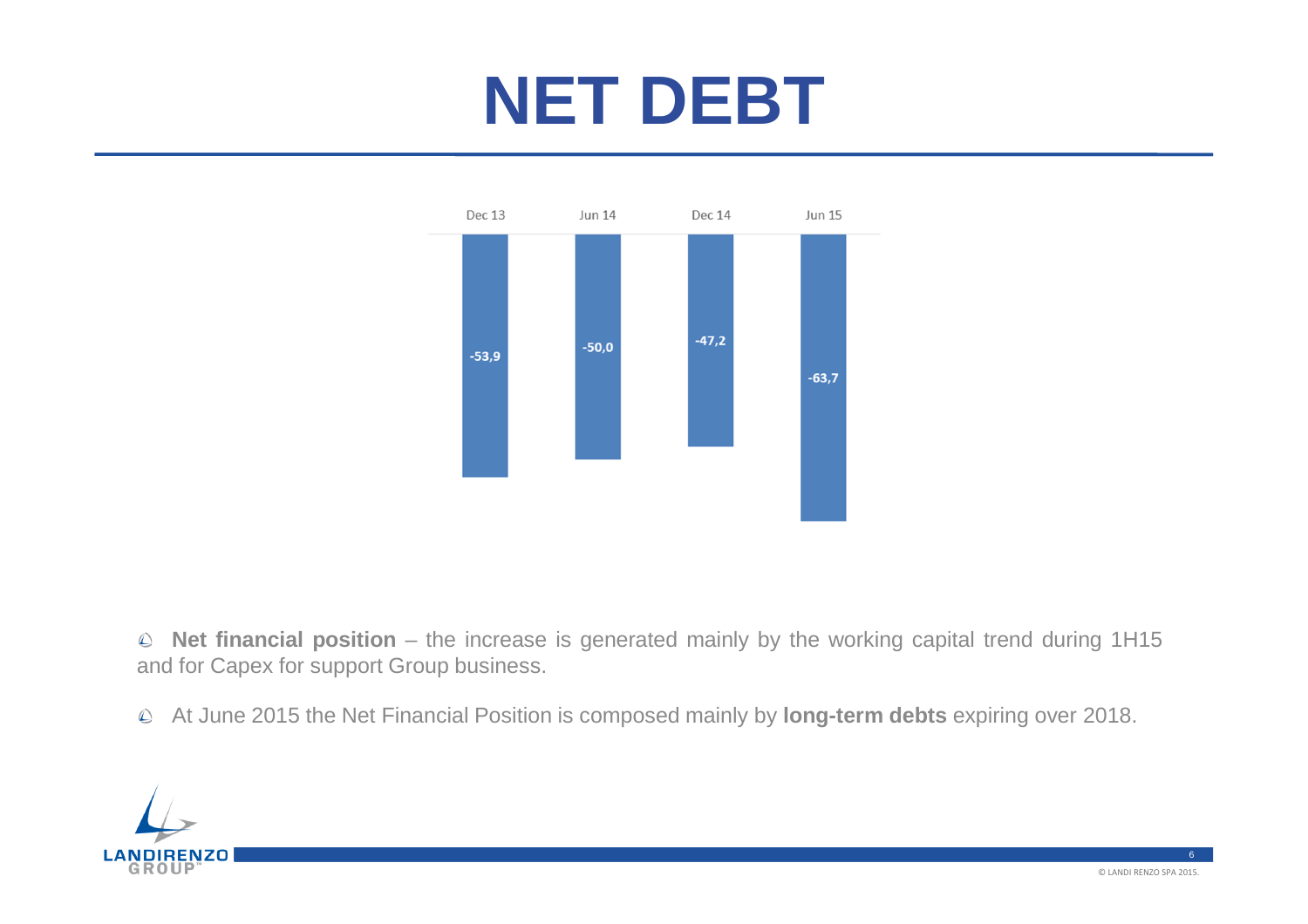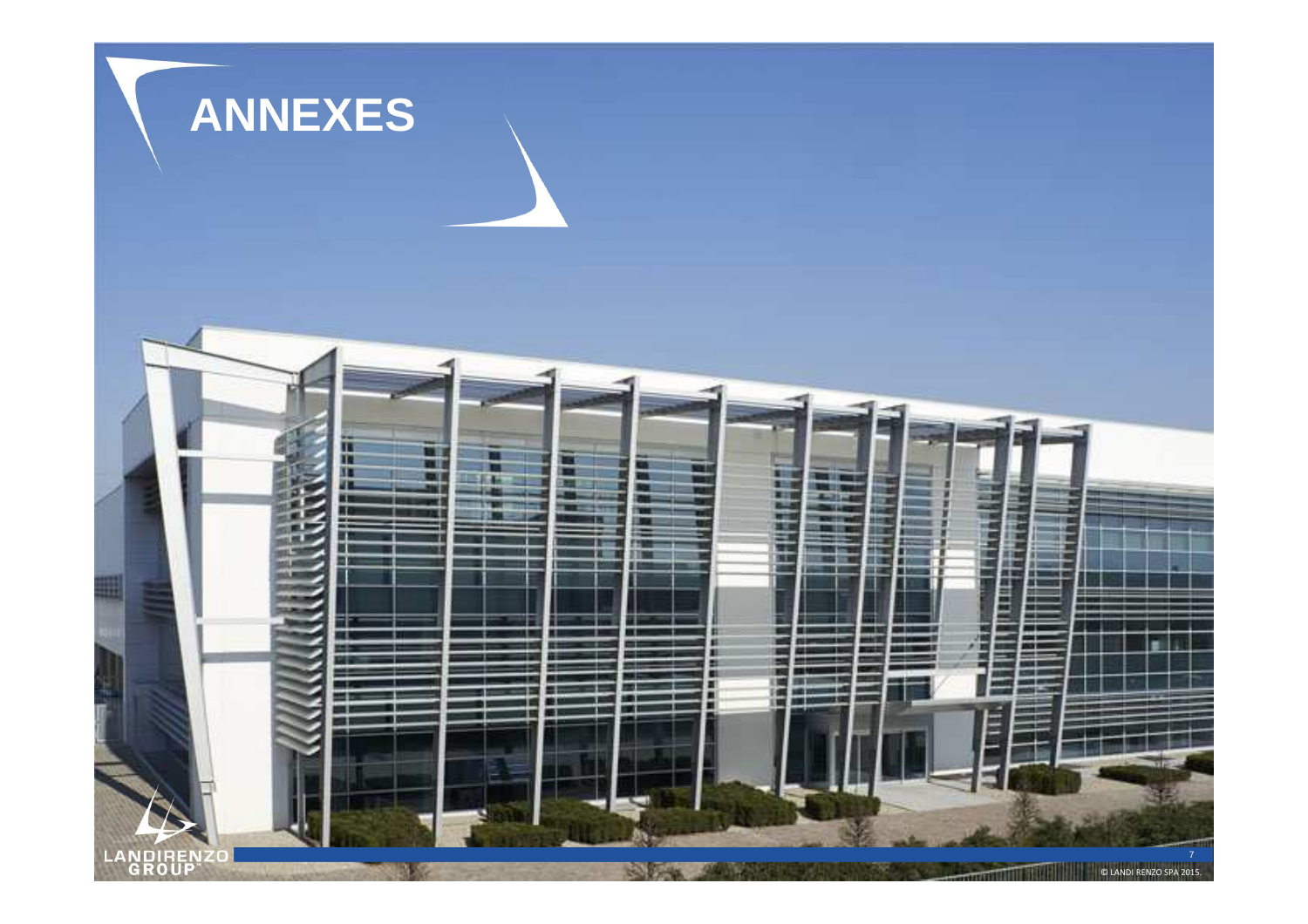#### **LANDI RENZO COMPANY PROFILE**

#### BOARD OF DIRECTORS

Stefano Landi – President & CEO Giovannina Domenichini – Honorary President Claudio Carnevale - Executive DirectorHerbert Paierl - DirectorAntonia Fiaccadori – DirectorAlessandro Ovi - Indip. DirectorTomaso Tommasi di Vignano – Indip. Director

![](_page_7_Figure_3.jpeg)

#### INVESTOR RELATIONS

Investor Relations Contacts:

Pierpaolo Marziali Tel: +39 0522 9433 E-mail: ir@landi.itwww.landi.it

#### SHAREHOLDING

![](_page_7_Figure_8.jpeg)

#### SHARE INFORMATION

N. of shares outstanding: 112.500.000Price as of 25/08/15 € 0.775

Capitalization: € 87,19 mln

FTSE Italia STAR

#### STOCK VS MARKET

![](_page_7_Figure_14.jpeg)

![](_page_7_Figure_15.jpeg)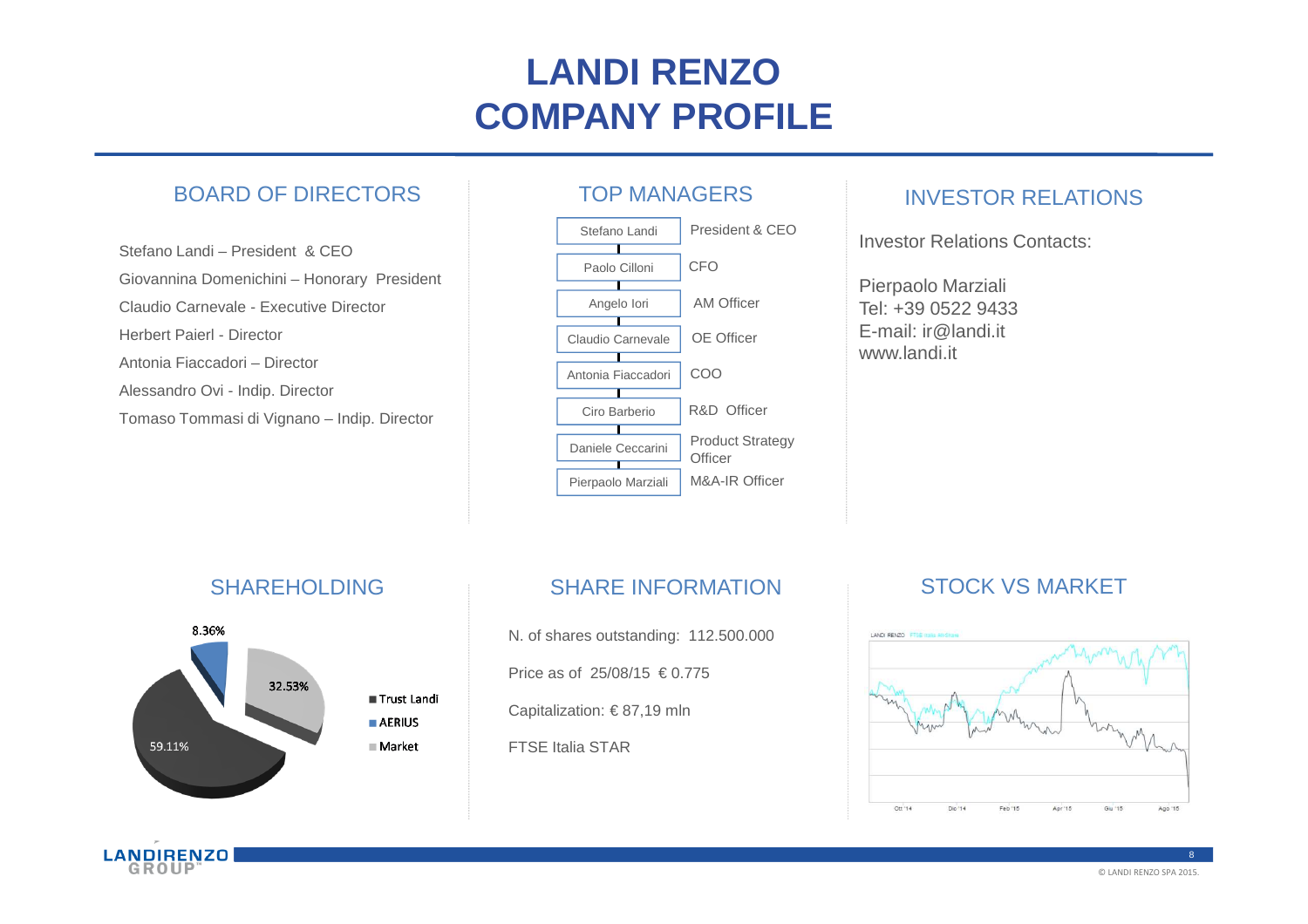#### **CONSOLIDATEDBALANCE SHEET**

| (thousands of Euros)                                    |            |            |            |
|---------------------------------------------------------|------------|------------|------------|
| <b>ASSETS</b>                                           | 30/06/2015 | 31/12/2014 | 30/06/2014 |
| Non-current assets                                      |            |            |            |
| Property, plant and equipment                           | 35,118     | 35,277     | 34,674     |
| Development expenditure                                 | 7,491      | 7,101      | 6,329      |
| Goodw ill                                               | 39,942     | 39,942     | 40,190     |
| Other intangible assets with finite useful lives        | 23,802     | 24,637     | 25,518     |
| Equity investments consolidated using the equity method | 297        | 180        | 364        |
| Other non-current financial assets                      | 797        | 773        | 535        |
| Deferred tax assets                                     | 19,450     | 17,247     | 17,903     |
| <b>Total non-current assets</b>                         | 126,897    | 125,157    | 125,513    |
|                                                         |            |            |            |
| <b>Current assets</b>                                   |            |            |            |
| Trade receivables                                       | 38,001     | 33,069     | 41,301     |
| Trade receivables - related parties                     | 2,426      | 1,986      | 593        |
| <b>Inventories</b>                                      | 67,382     | 63,269     | 68,024     |
| Contract w orks in progress                             | 3,993      | 2,590      | 4,812      |
| Other receivables and current assets                    | 15,787     | 15,533     | 17,093     |
| Cash and cash equivalents                               | 58,942     | 31,820     | 28,127     |
| <b>Total current assets</b>                             | 186,531    | 148,267    | 159,950    |
| <b>TOTAL ASSETS</b>                                     | 313,428    | 273,424    | 285,463    |
|                                                         |            |            |            |

![](_page_8_Picture_2.jpeg)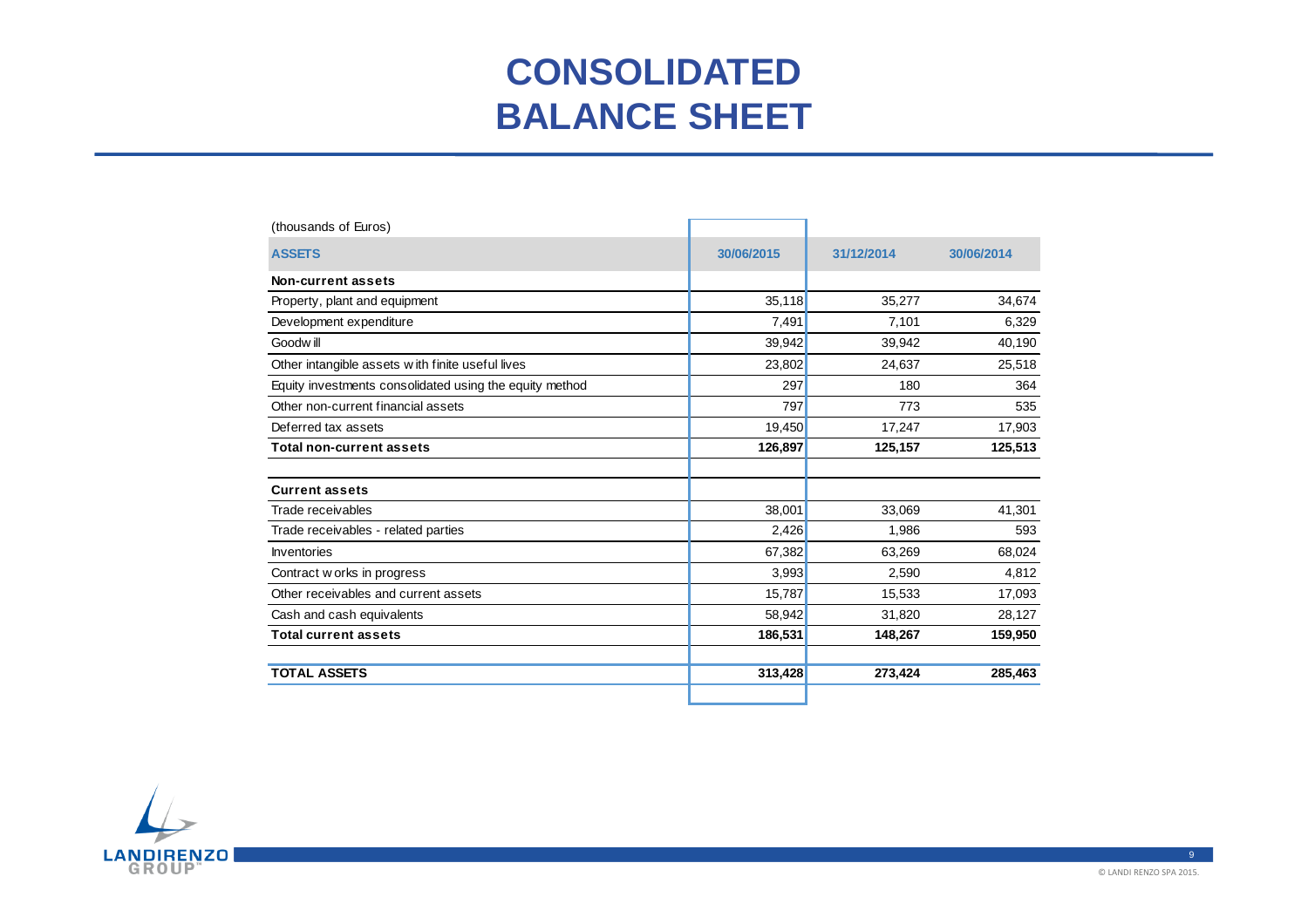#### **CONSOLIDATED BALANCE SHEET**

| (thousands of Euros)                                        |            |            |            |
|-------------------------------------------------------------|------------|------------|------------|
| <b>EQUITY AND LIABILITIES</b>                               | 30/06/2015 | 31/12/2014 | 30/06/2014 |
| Group shareholders' equity                                  |            |            |            |
| Share capital                                               | 11,250     | 11,250     | 11,250     |
| Other reserves                                              | 96,549     | 98,018     | 97.748     |
| Profit (loss) of the period                                 | $-7,169$   | $-1.783$   | $-1,870$   |
| Total equity attributable to the shareholders of the parent | 100,630    | 107,485    | 107,128    |
| Minority interests                                          | 660        | 591        | 522        |
| <b>TOTAL EQUITY</b>                                         | 101,290    | 108,076    | 107,650    |
| <b>Non-current liabilities</b>                              |            |            |            |
| Non-current bank loans                                      | 32,299     | 26,171     | 30,138     |
| Other non-current financial liabilities                     | 34,041     | 1,178      | 661        |
| Provisions for risks and charges                            | 4,399      | 5,055      | 5,190      |
| Defined benefit plans                                       | 3,374      | 3,818      | 3,613      |
| Deferred tax liabilities                                    | 8,324      | 8,417      | 8,816      |
| <b>Total non-current liabilities</b>                        | 82,437     | 44.639     | 48,418     |
| <b>Current liabilities</b>                                  |            |            |            |
| Bank overdrafts and short-term loans                        | 56,041     | 51,580     | 47,286     |
| Other current financial liabilities                         | 268        | 137        | 25         |
| Trade payables                                              | 59,569     | 54.632     | 67,192     |
| Trade payables - related parties                            | 1.756      | 1.304      | 1,101      |
| <b>Tax liabilities</b>                                      | 2,360      | 4,492      | 4,120      |
| Other current liabilities                                   | 9,707      | 8,564      | 9,671      |
| <b>Total current liabilities</b>                            | 129,701    | 120,709    | 129,395    |
| <b>TOTAL EQUITY AND LIABILITIES</b>                         | 313,428    | 273,424    | 285,463    |
|                                                             |            |            |            |

![](_page_9_Picture_2.jpeg)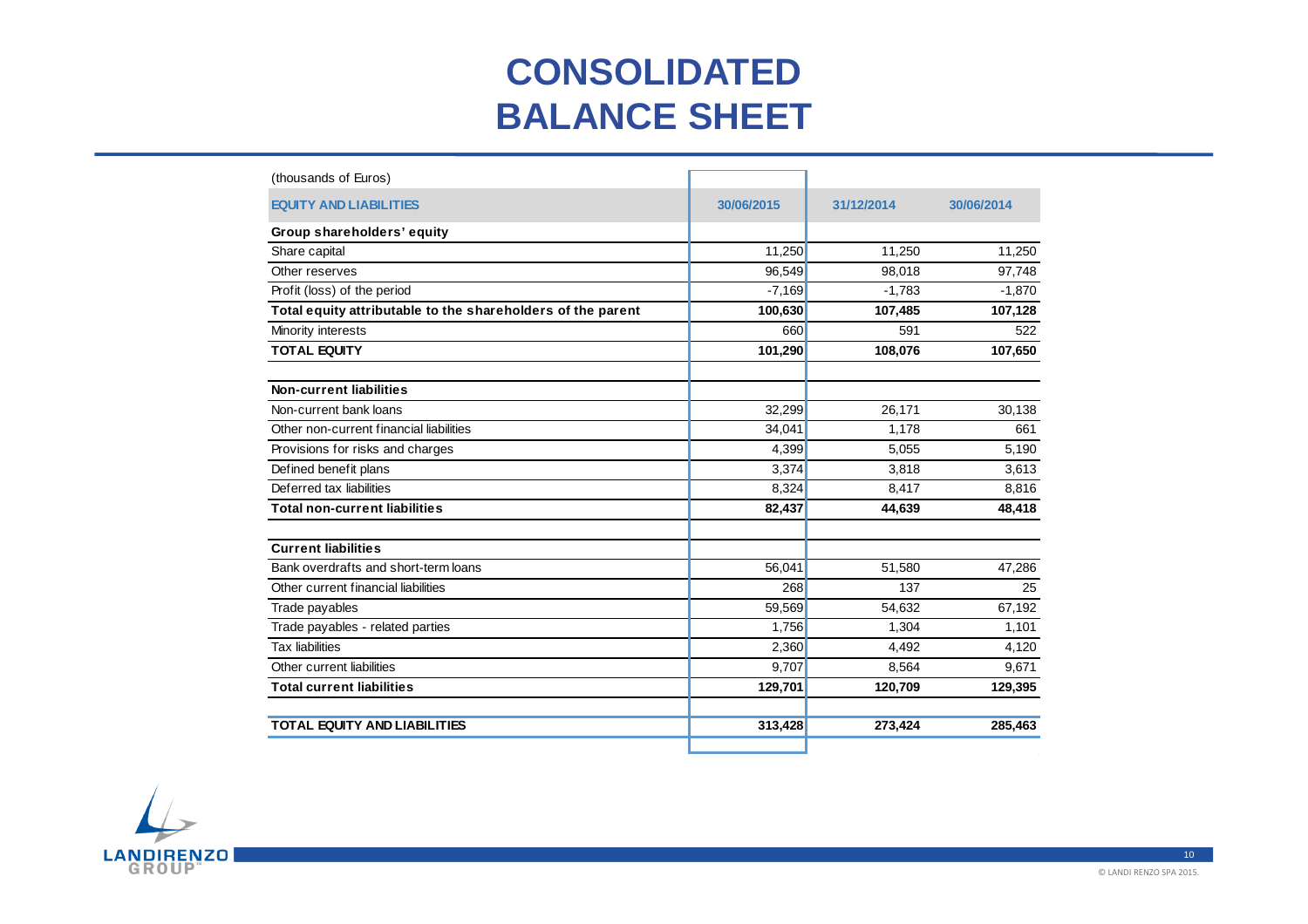# **CONSOLIDATED PROFIT&LOSS**

| (thousands of Euros)                                                         |            |            |
|------------------------------------------------------------------------------|------------|------------|
| <b>INCOME STATEMENT</b>                                                      | 30/06/2015 | 30/06/2014 |
| Revenues (goods and services)                                                | 97,990     | 111,618    |
| Revenues (goods and services)- related parties                               | 135        | 752        |
| Other revenue and income                                                     | 864        | 876        |
| Cost of raw materials, consumables and goods and change in inventories       | $-46,701$  | $-50,635$  |
| Costs for services and use of third party assets                             | $-27,098$  | $-30,025$  |
| Costs for services and use of third party assets - related parties           | $-1,561$   | $-1,248$   |
| Personnel expenses                                                           | $-22,206$  | $-21,921$  |
| Accruals, impairment losses and other operating expenses                     | $-1,263$   | $-1,770$   |
| <b>Gross Operating Profit</b>                                                | 160        | 7,647      |
| Amortization, depreciation and impairment losses                             | $-7,716$   | $-7,481$   |
| <b>Net Operating Profit</b>                                                  | $-7,556$   | 166        |
| Financial income                                                             | 224        | 219        |
| Financial expenses                                                           | $-2,101$   | $-2,237$   |
| Gains (losses) on exchange rate                                              | 597        | 217        |
| Gains (losses) on equity investments consolidated using the equity method    | $-100$     | -77        |
| Profit (Loss) before tax                                                     | $-8,936$   | $-1,712$   |
| Current and deferred taxes                                                   | 1,703      | $-94$      |
| Profit (loss) of the period for the Group and minority interests, including: | $-7,233$   | $-1,806$   |
| Minority interests                                                           | $-64$      | 64         |
| Profit (Loss) of the period for the Group                                    | $-7,169$   | $-1,870$   |
|                                                                              |            |            |
| Basic earnings (loss) per share (calculated on 112,500,000 shares)           | $-0.0637$  | $-0.0166$  |
|                                                                              |            |            |
| Diluted earnings (loss) per share                                            | $-0.0637$  | $-0.0166$  |

![](_page_10_Picture_2.jpeg)